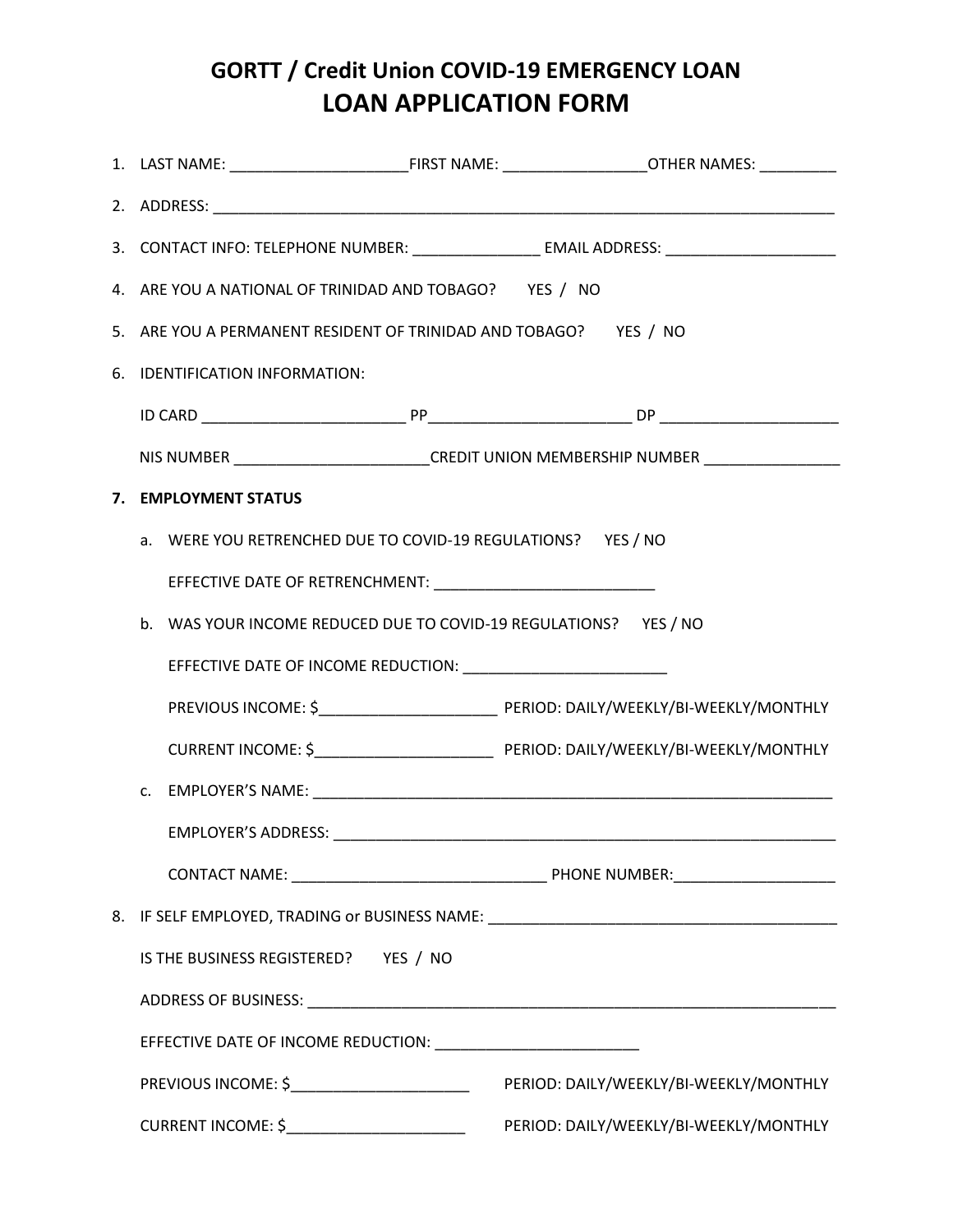| INTEREST RATE: 0.50 % per month (reducing balance basis)                                          |                                                                                                                                                                                                                   |  |  |
|---------------------------------------------------------------------------------------------------|-------------------------------------------------------------------------------------------------------------------------------------------------------------------------------------------------------------------|--|--|
| 10. PROPOSED PERIOD TO REPAY (Maximum 24 Months) : _________                                      |                                                                                                                                                                                                                   |  |  |
| 11. SCHEDULED REPAYMENT AMOUNT <sup>2</sup> : \$_____________________(WEEKLY, BI-WEEKLY, MONTHLY) |                                                                                                                                                                                                                   |  |  |
|                                                                                                   |                                                                                                                                                                                                                   |  |  |
| APPLICANT DECLARATION                                                                             |                                                                                                                                                                                                                   |  |  |
|                                                                                                   |                                                                                                                                                                                                                   |  |  |
|                                                                                                   |                                                                                                                                                                                                                   |  |  |
|                                                                                                   | Funded loan from any other Credit Union with respect to the COVID 19 Regulations. I hereby declare and<br>certify that the above information is accurate. I undertake to commence repayment of the loan following |  |  |
| the removal of the COVID 19 restrictions upon my employment sector.                               |                                                                                                                                                                                                                   |  |  |
|                                                                                                   |                                                                                                                                                                                                                   |  |  |
|                                                                                                   |                                                                                                                                                                                                                   |  |  |
|                                                                                                   |                                                                                                                                                                                                                   |  |  |
| <b>FOR CREDIT UNION USE ONLY</b>                                                                  |                                                                                                                                                                                                                   |  |  |
| APPROVED<br><b>DECLINED</b>                                                                       |                                                                                                                                                                                                                   |  |  |
|                                                                                                   | confirms that the applicant has/has not met the criteria                                                                                                                                                          |  |  |
| (Credit Union)                                                                                    |                                                                                                                                                                                                                   |  |  |
| outlined for the loan and has been subject to our usual procedures for due diligence.             |                                                                                                                                                                                                                   |  |  |
| Recommended:                                                                                      |                                                                                                                                                                                                                   |  |  |
|                                                                                                   |                                                                                                                                                                                                                   |  |  |
|                                                                                                   |                                                                                                                                                                                                                   |  |  |
|                                                                                                   |                                                                                                                                                                                                                   |  |  |
| Approved:                                                                                         |                                                                                                                                                                                                                   |  |  |
|                                                                                                   |                                                                                                                                                                                                                   |  |  |
|                                                                                                   |                                                                                                                                                                                                                   |  |  |
|                                                                                                   |                                                                                                                                                                                                                   |  |  |
|                                                                                                   |                                                                                                                                                                                                                   |  |  |

 1 (50% of salary for 3 months to a maximum of \$5,000 per month):

<sup>2</sup> (to be determined upon commencement of loan repayment):